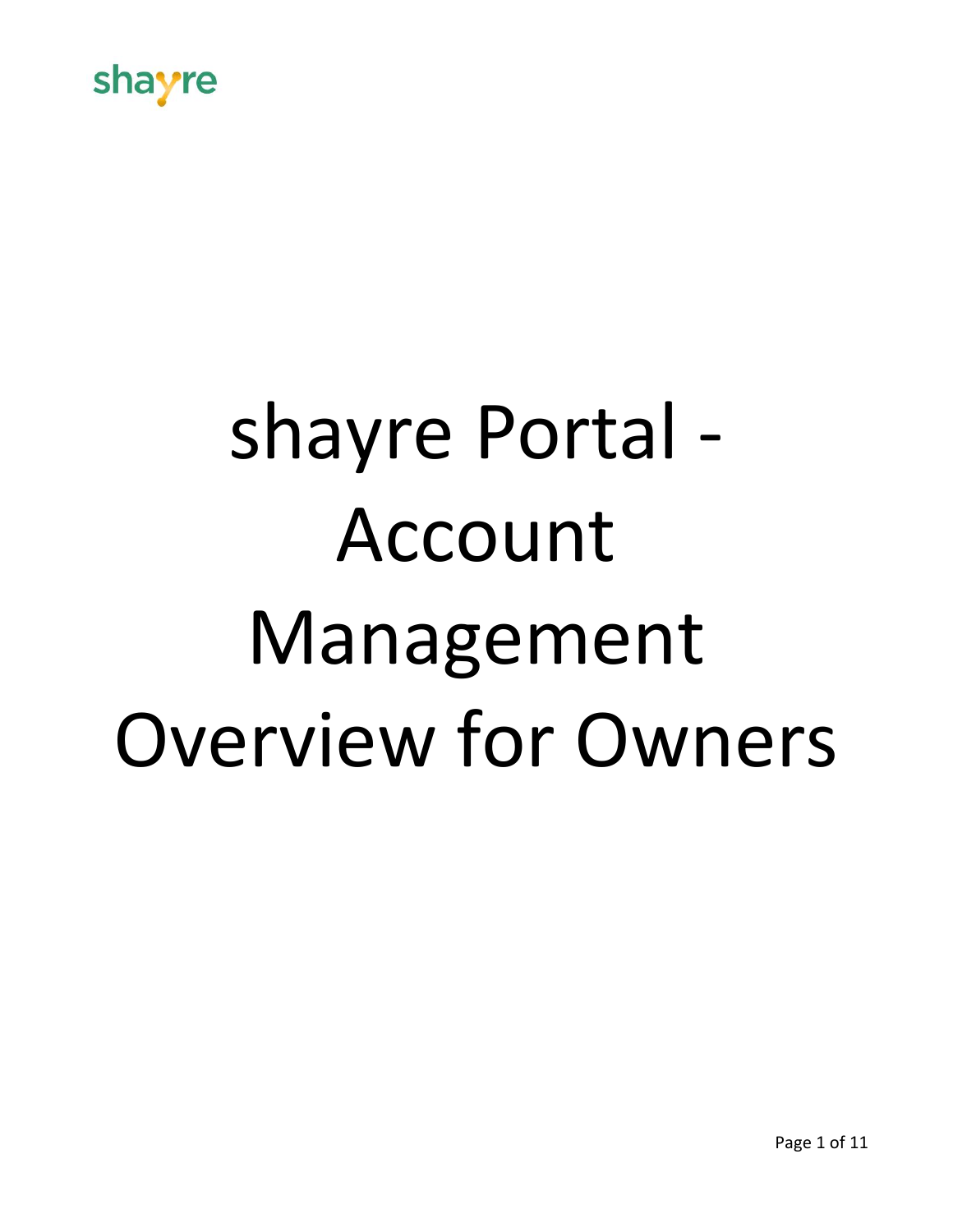

# **Table of Contents**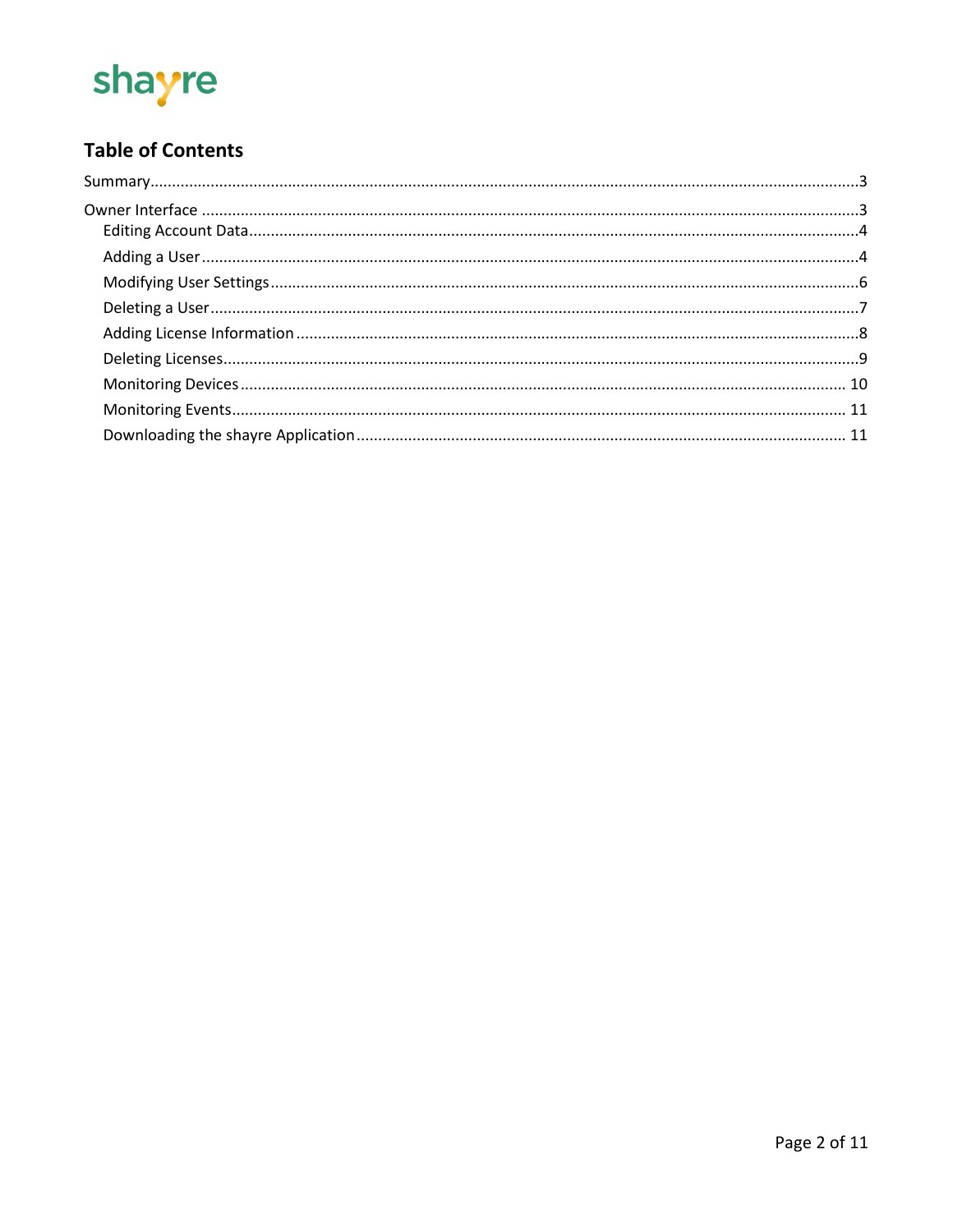# re

# <span id="page-2-0"></span>**Summary**

The shayre application, from shayre Inc., provides a secure, cloud-free, high-speed file and folder sharing environment. It provides fully encrypted multi-point and point-to-point connections, making it an ideal file sharing solution for environments ranging from personal and small business up to large enterprises in industries such as healthcare, entertainment, legal and finance.

This Overview document provides a description of the shayre portal, which is the administrative interface of the shayre application. Users with a designated role of Owner have full administrative rights within in their designated account, including the following capabilities:

- Editing account details (such as company address and phone number)
- Adding and deleting users
- Editing user data
- Viewing license information
- Monitoring connected devices and event activity
- Downloading the shayre application

Owners have access to these administrative functions through the shayre portal, which is a web-based interface, as outlined in the sections below.

# <span id="page-2-1"></span>**Owner Interface**

Users accessing shayre with an assigned role of Owner will log directly into the account page as seen below in Figure 1. From this page users can perform all available administrative functions, as described below.



*Figure 1: Owner Interface*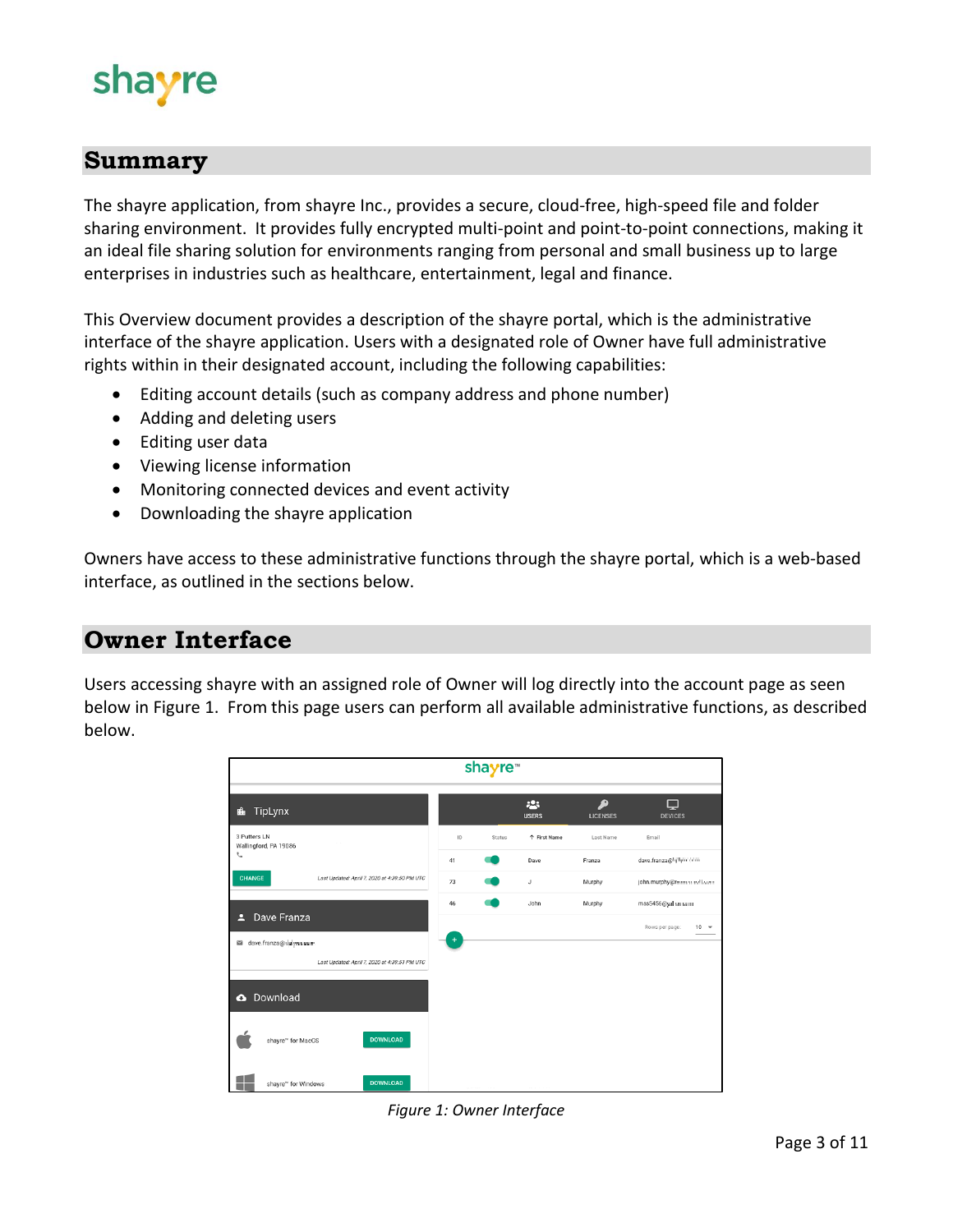

#### <span id="page-3-0"></span>**Editing Account Data**

By clicking on the Change button, as seen in Figure 1 (above), Owners can access and modify general account information (see Figure 2).

| Name*<br>Marlton Test Company |                                      |                          |
|-------------------------------|--------------------------------------|--------------------------|
| Address 1*<br>123 Main Street |                                      |                          |
| Address 2                     |                                      |                          |
| City*<br>Marlton              | State*<br>New Jersey                 | Postal Code*<br>$-08053$ |
|                               | Phone*<br>Country Cod (856) 123-1234 | Extension                |
|                               |                                      |                          |

*Figure 2: Edit Account Screen*

#### <span id="page-3-1"></span>**Adding a User**

Clicking on the add symbol (+) in the user tab of the account screen will allow users designated as an Owner to add additional users, as desired, to their account. Owners can add new users to their account by simply filling in all required fields and clicking Save. Figure 3 provides an overview of this interface.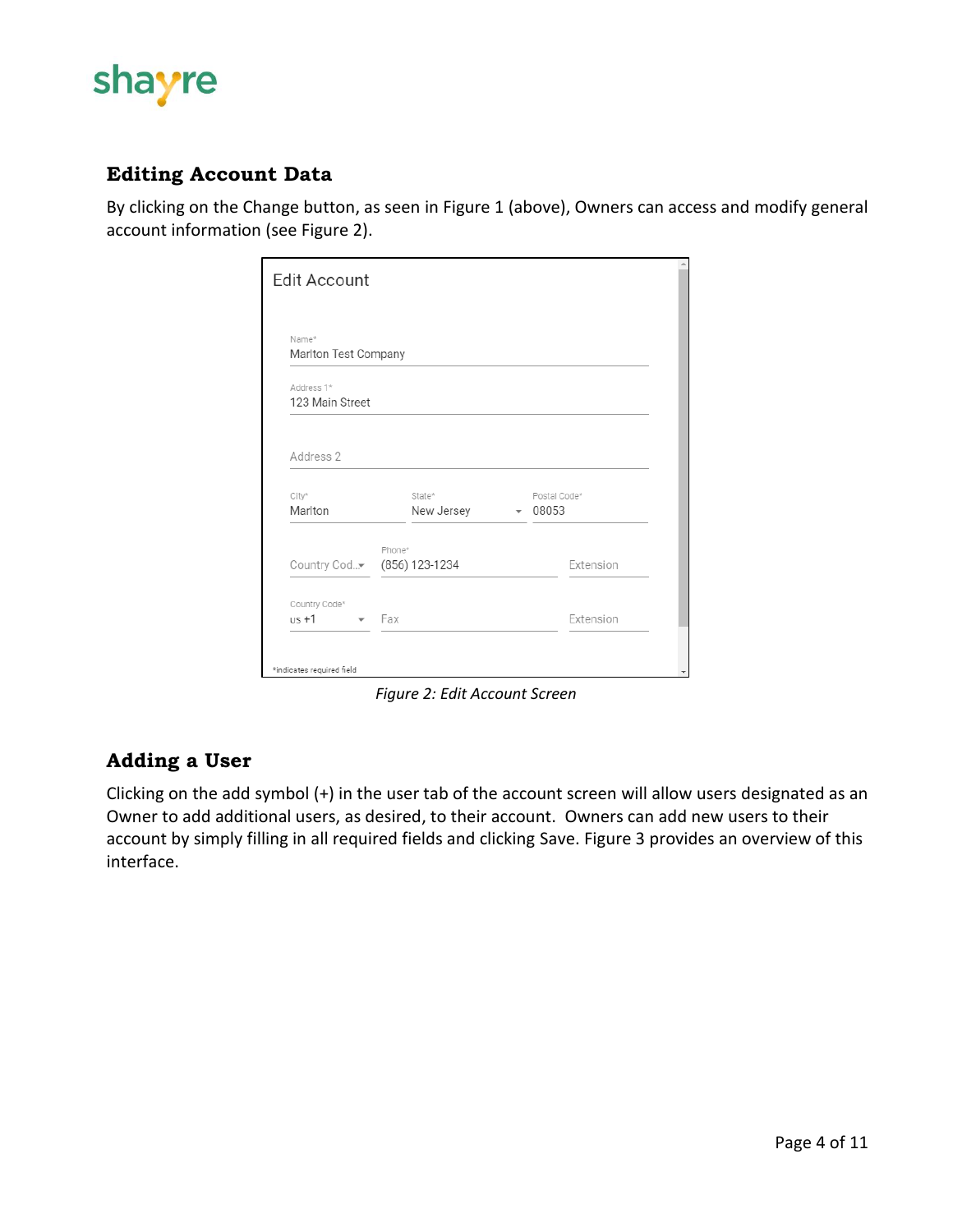# shayre

| <b>Add User</b>                |                                                                |              | ▲                  |
|--------------------------------|----------------------------------------------------------------|--------------|--------------------|
|                                |                                                                |              |                    |
| First name*                    | Middle name Last name*                                         |              |                    |
| Email*                         |                                                                |              |                    |
| Ŧ<br>via SMS.<br>Country Code* | A temporary password will be assigned to the new user and sent |              | Ξ                  |
| ≝ +1                           | $\blacktriangleright$ Mobile Phone *                           |              |                    |
| Enabled                        | User Type*                                                     |              |                    |
| *indicates required field      |                                                                |              |                    |
|                                |                                                                | <b>CLOSE</b> | <b>B</b> SAVE<br>÷ |
|                                | © 2019 MPMI Solutions                                          |              |                    |

*Figure 3: Add User Interface.*

The User Type drop-down box allows Owners to choose the new user's role. Selections include (see Table 1 for a detailed list of capabilities):

- Owner (can perform any administrative function within the company account)
- Finance (manages payments, billing details, etc.)
- Tech (manages devices, responsible for managing and auditing users)
- User (can log into the shayre gateway to see sync events and set up notifications)
- Notifications Only (has access to the web interface to administer their notification preferences. They do not have access to log into the shayre client application)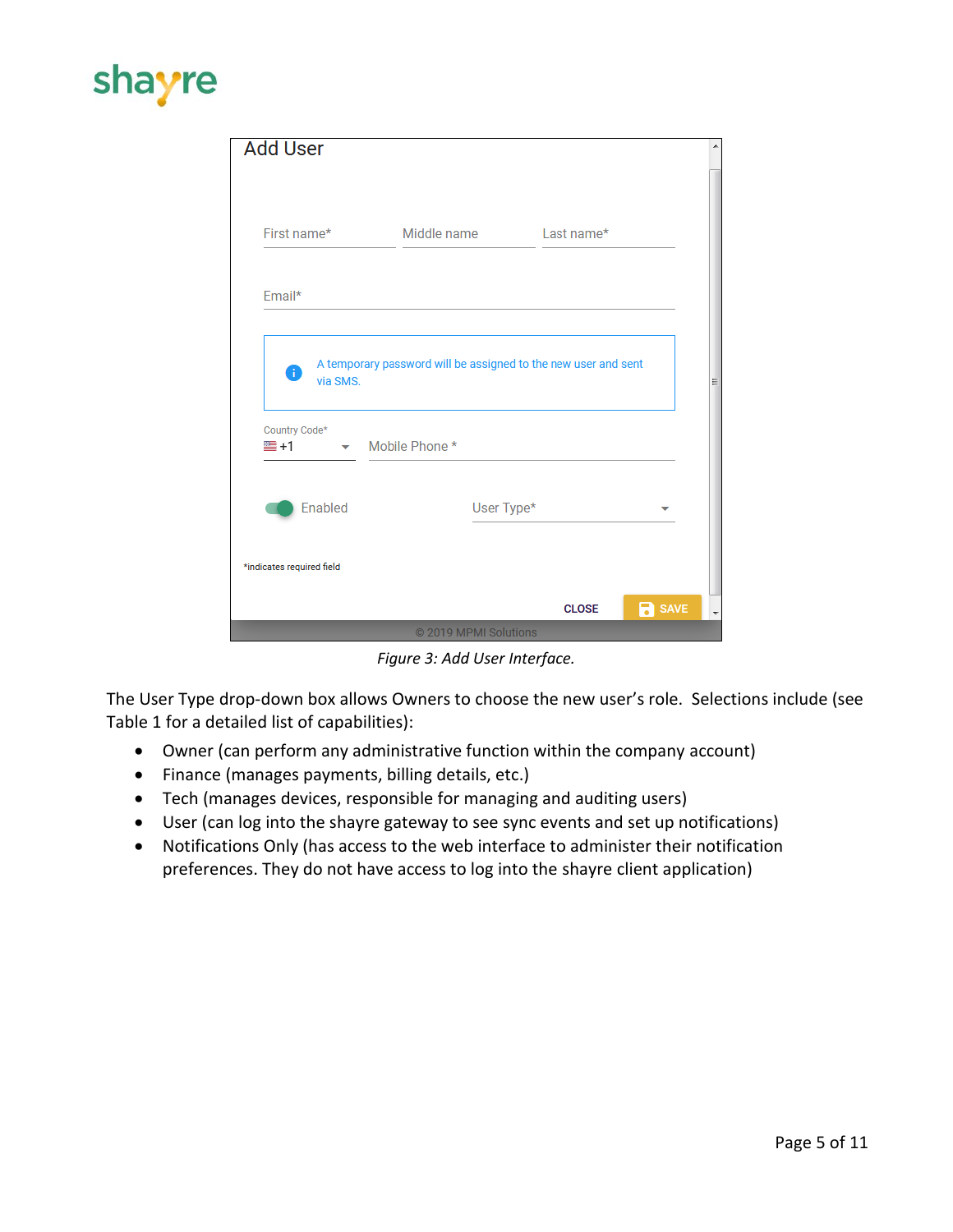# shayre

|                                                | Role      |             |                |             |                           |  |  |
|------------------------------------------------|-----------|-------------|----------------|-------------|---------------------------|--|--|
|                                                | Owner     | <b>Tech</b> | <b>Finance</b> | <b>User</b> | <b>Notifications Only</b> |  |  |
| View Organization<br>Information               | $\bullet$ | $\bullet$   |                |             |                           |  |  |
| <b>Edit Organization</b><br>Information        | $\bullet$ | $\bullet$   |                |             |                           |  |  |
| <b>View Organization Users List</b>            | $\bullet$ | $\bullet$   | $\bullet$      |             |                           |  |  |
| <b>Add Organization Users</b>                  | $\bullet$ |             |                |             |                           |  |  |
| <b>Edit User Data</b>                          | $\bullet$ | $\bullet$   |                |             |                           |  |  |
| <b>View Organization Licenses</b>              |           | $\bullet$   | $\bullet$      |             |                           |  |  |
| <b>Add Organization Licenses</b><br>(purchase) |           |             |                |             |                           |  |  |
| <b>Edit Organization Licenses</b>              | $\bullet$ |             |                |             |                           |  |  |
| <b>View Organization Devices</b>               | $\bullet$ | $\bullet$   | $\bullet$      |             |                           |  |  |
| <b>Add Organization Devices</b>                | $\bullet$ |             |                |             |                           |  |  |
| <b>Edit Organization Devices</b>               | $\bullet$ | $\bullet$   |                |             |                           |  |  |
| <b>View Organization Events</b>                | $\bullet$ |             |                |             |                           |  |  |
| View User Notification<br>Settings             |           |             |                |             |                           |  |  |
| <b>Edit User Notification</b><br>Settings      | $\bullet$ |             |                |             |                           |  |  |
| <b>View My Notification Settings</b>           | $\bullet$ |             |                |             |                           |  |  |
| <b>Edit My Notifications Settings</b>          | $\bullet$ | $\bullet$   |                |             |                           |  |  |
| Reset My Password                              | $\bullet$ |             |                |             |                           |  |  |
| Reset All Organization User's<br>Passwords     |           |             |                |             |                           |  |  |
| <b>Register Device</b>                         |           |             |                |             |                           |  |  |

*Table 1: Functionality by Role*

# <span id="page-5-0"></span>**Modifying User Settings**

Owners have the ability to edit the settings of existing users from the Edit User screen (see Figure 4 below), which is accessed by clicking on the pencil icon located in the User tab. Owners can modify a user's settings by editing the data in any available field and clicking the Save button.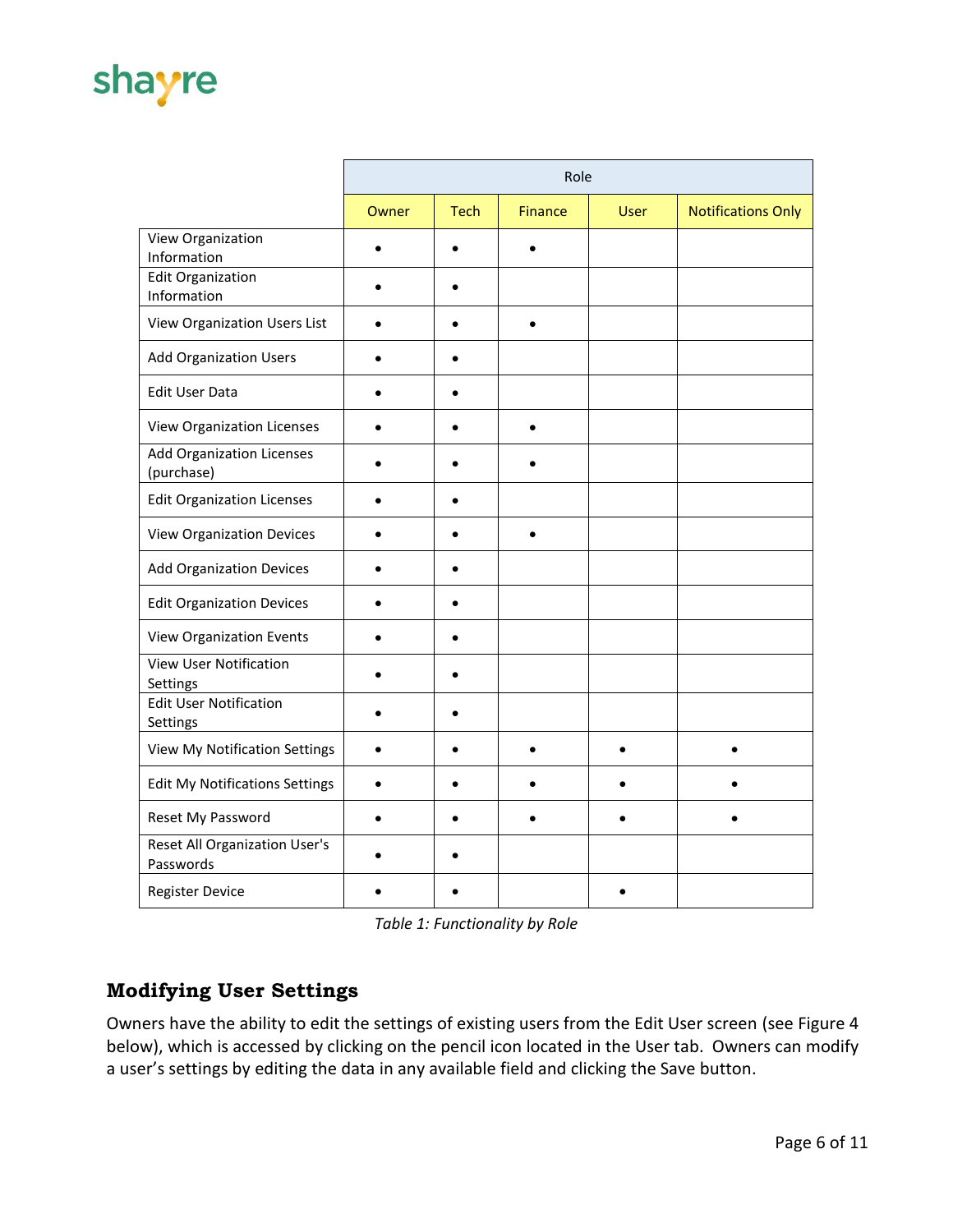

| <b>Edit User</b>                         |                                                                                                     |                      |               |
|------------------------------------------|-----------------------------------------------------------------------------------------------------|----------------------|---------------|
| First name*<br>Dave                      | Middle name                                                                                         | Last name*<br>Franza |               |
| Email*<br>dave.franza@IIIIIYIIII.IIIIIII |                                                                                                     |                      |               |
| Ŧ<br>Country Code*                       | Users wishing to change their passwords should log out and<br>follow the "Forgot Password" prompts. |                      | Ξ             |
| ≣ +1<br>$\overline{\phantom{a}}$         | Mobile Phone *                                                                                      |                      |               |
| Enabled                                  | User Type*                                                                                          | <b>SuperAdmin</b>    |               |
| *indicates required field                |                                                                                                     |                      |               |
|                                          |                                                                                                     | <b>CLOSE</b>         | <b>R</b> SAVE |
|                                          | © 2019 MPMI Solutions                                                                               |                      |               |

*Figure 4: Edit User Screen*

## <span id="page-6-0"></span>**Deleting a User**

Users can be deleted from an account simply by clicking the trashcan icon on the far right hand side of the User tab, as pictured below.

|    |               | 88<br><b>USERS</b> | ≏<br><b>LICENSES</b> | □<br><b>DEVICES</b>       | <b>EVENTS</b>                                                                                 |    |
|----|---------------|--------------------|----------------------|---------------------------|-----------------------------------------------------------------------------------------------|----|
| ID | <b>Status</b> | 个 First Name       | <b>Last Name</b>     | Email                     | Updated                                                                                       |    |
| 41 |               | Dave               | Franza               | dave.franza@imimimimimimi | April 7, 2020 at 4:39:51 PM UTC                                                               | ╱┋ |
| 73 |               | J                  | Murphy               | john.murphy@#HERUFERE.FEW | May 1, 2020 at 11:55:14 PM UTC                                                                | 不宜 |
| 46 |               | John               | Murphy               | mss5456@y !! " *** *** !! | April 8, 2020 at 5:34:45 PM UTC                                                               | ╱┋ |
| ÷  |               |                    |                      |                           | $1-3$ of $3$<br>$10 - 7$<br>Rows per page:<br>$\epsilon$<br><b>Contract Contract Contract</b> | С  |

*Figure 5: Delete User Icon*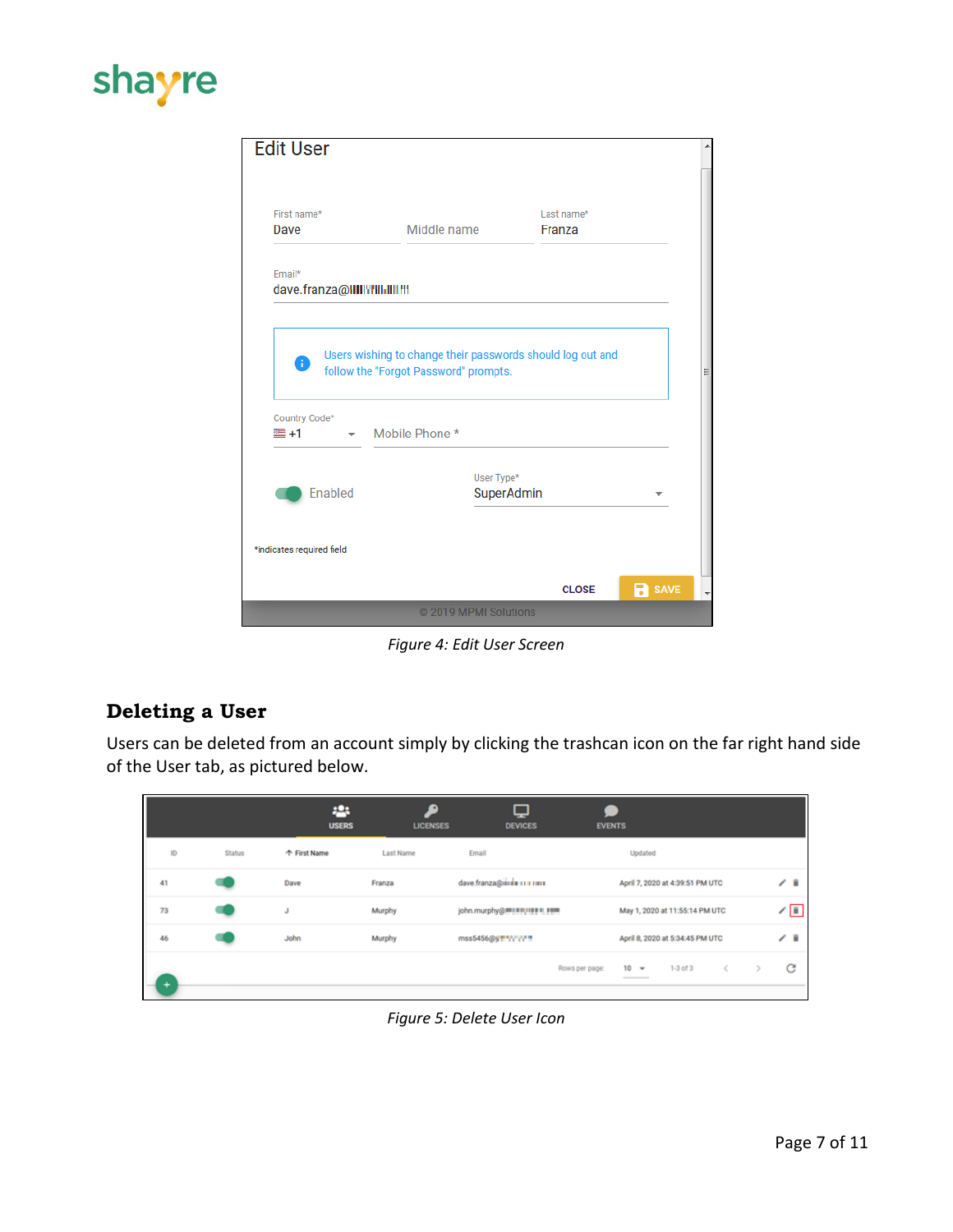

Clicking the delete user icon will result in the pop-up confirmation box shown in Figure 6. Clicking DELETE in this box will delete the selected user from the account.



*Figure 6: User Deletion Confirmation*

## <span id="page-7-0"></span>**Adding License Information**

Accessing the Licenses tab of the account page allows users to see a list of all active licenses associated with that account. See Figure 7 below.

|                | <b>POR</b><br><b>USERS</b> | ω<br><b>LICENSES</b> | <b>DEVICES</b>                        | <b>EVENTS</b>                   |   |
|----------------|----------------------------|----------------------|---------------------------------------|---------------------------------|---|
| 个 ID           | <b>Device</b>              | In Use               | <b>Expiration</b>                     | <b>Type</b>                     |   |
| 1              | unassigned                 | false                | 04/07/2020                            | Ε                               | û |
| 3              | unassigned                 | false                | 04/07/2020                            | P                               | î |
| 5              | unassigned                 | false                | 04/07/2020                            | <b>SB</b>                       | Ô |
| $\overline{7}$ | unassigned                 | false                | 04/07/2020                            | E                               | î |
| 9              | unassigned                 | false                | 04/07/2020                            | P                               | û |
| ÷              |                            |                      | $5 \times 1-5$ of 9<br>Rows per page: | $\rightarrow$<br>$\left\langle$ | C |
|                |                            |                      |                                       |                                 |   |

*Figure 7: Licenses Tab*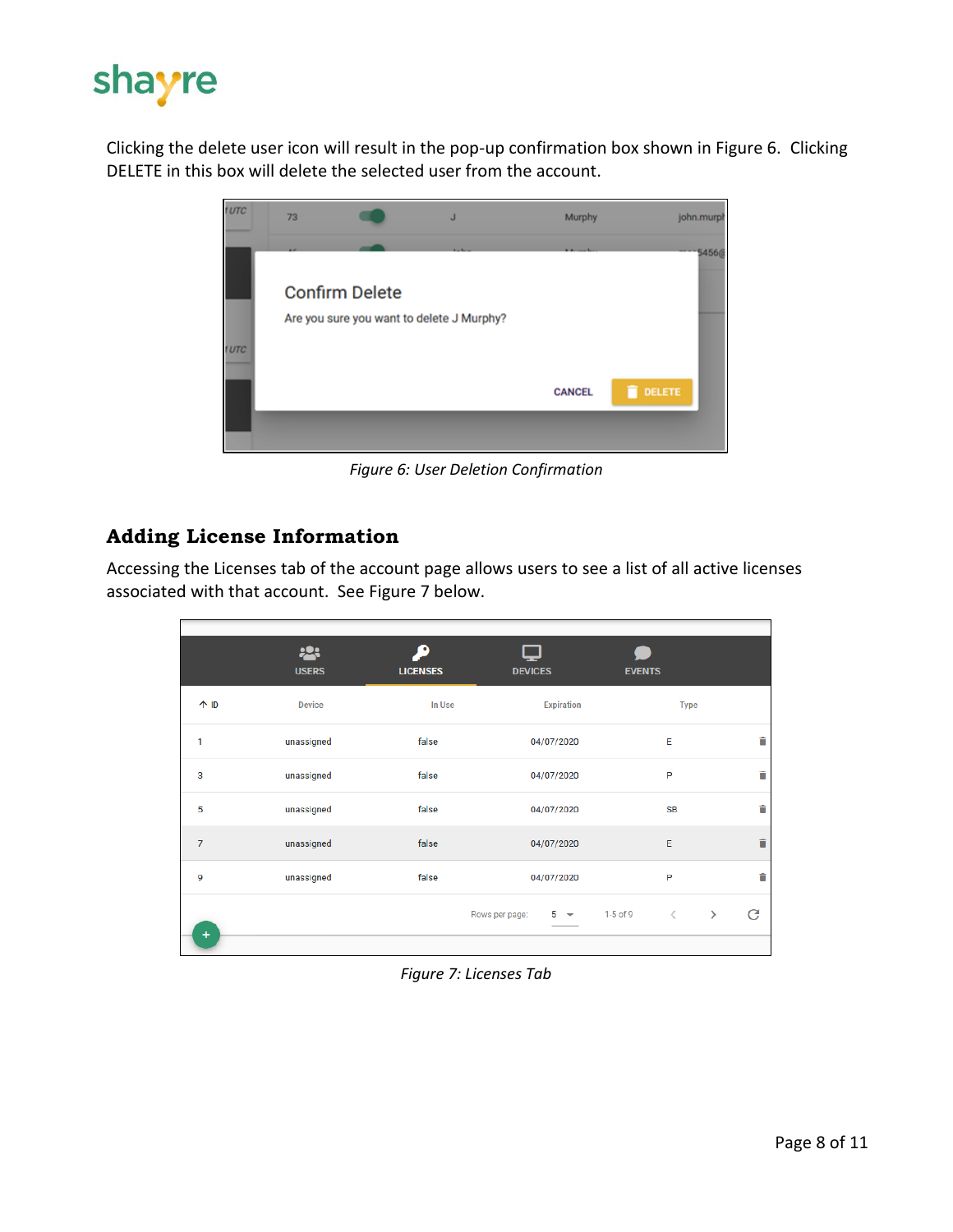

Clicking on the add symbol (+) in the licenses tab allows an Owner to add additional licenses, as needed, to their account. Figure 8 provides an overview of this interface.

| <b>Add Licenses</b>                      |              |               |
|------------------------------------------|--------------|---------------|
| Enterprise License(s) [1-100]*<br>0      |              |               |
|                                          |              |               |
| Personal License(s) [1-100]*<br>$\Omega$ |              |               |
| Small Business License(s) [1-100]*<br>0  |              |               |
|                                          |              |               |
| Expires In*<br>1 Year ~ 10/12/2020       |              |               |
|                                          |              |               |
| *indicates required field                |              |               |
|                                          | <b>CLOSE</b> | <b>R</b> SAVE |

*Figure 8: Add Licenses Interface*

## <span id="page-8-0"></span>**Deleting Licenses**

Licenses can be deleted from an account simply by clicking the trashcan icon on the far right hand side of the Licenses tab, as pictured below.

|      | <b>908</b><br><b>USERS</b> | $\bullet$<br><b>LICENSES</b> | <b>DEVICES</b> | <b>EVENTS</b> |   |
|------|----------------------------|------------------------------|----------------|---------------|---|
| 个 ID | <b>Device</b>              | In Use                       | Expiration     | <b>Type</b>   |   |
|      | unassigned                 | false                        | 04/07/2020     | E             |   |
| 3    | unassigned                 | false                        | 04/07/2020     | P             | û |

*Figure 9: Delete License Interface*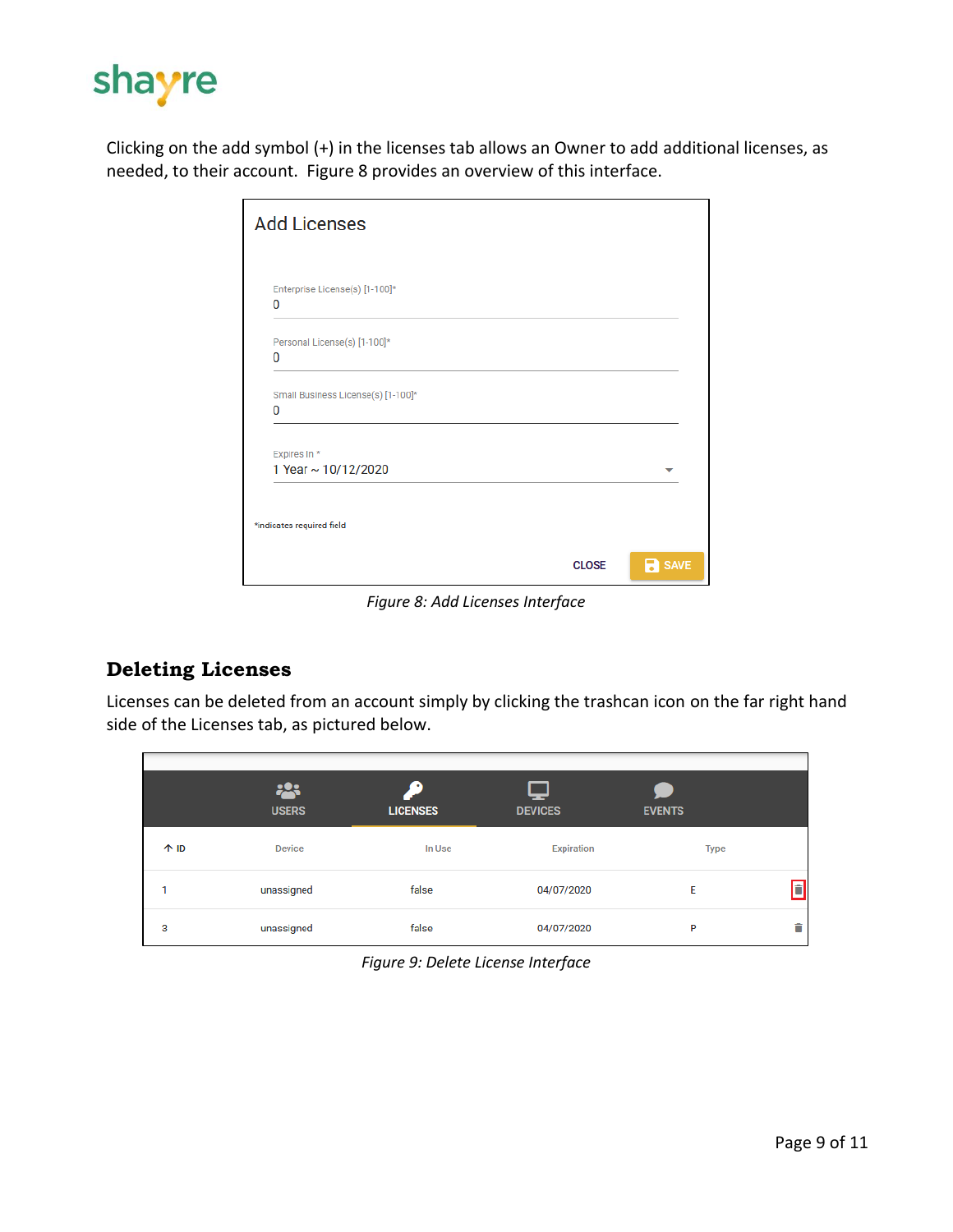# shayre

Clicking the delete License icon will result in the pop-up confirmation box shown in Figure 10. Clicking OK in this box will delete the selected license information from the account.



*Figure 10: Delete License Confirmation*

#### <span id="page-9-0"></span>**Monitoring Devices**

The Devices tab of the account management interface in the shayre portal allows Owners to view data regarding all devices connected to the shayre account. Data available from this tab includes:

- Device's Status
- Device's MAC Address
- Name of the device
- Status of the device (i.e. the device's license status)
- The date and time the device was last seen on shayre
- The date of the most recent update to the device

|                      |               | <b>USERS</b>       | <b>LICENSES</b>            | $\overline{\phantom{a}}$<br><b>DEVICES</b> | <b>EVENTS</b>                  |                            |
|----------------------|---------------|--------------------|----------------------------|--------------------------------------------|--------------------------------|----------------------------|
| 个 ID                 | <b>Status</b> | <b>MAC Address</b> | <b>Name</b>                | <b>State</b>                               | <b>Last Seen</b>               | <b>Updated</b>             |
| 30                   |               | 94:de:80:61:01:ee  | thor.local                 | licensed                                   | 2019-11-03T17:35:56.743740     | Today at<br>5:35 PM        |
| 40                   |               | 00:0c:29:fc:fe:af  | <b>MPMIs-</b><br>Mac.local | licensed                                   | 2019-11-03T18:26:51.745730     | <b>Today</b> at<br>6:26 PM |
| $\blacktriangleleft$ |               |                    | m.                         |                                            |                                |                            |
|                      |               |                    |                            | Rows per page:                             | $5 - \sqrt{ }$<br>$1-2$ of $2$ | C                          |

*Figure 11: Devices Tab*